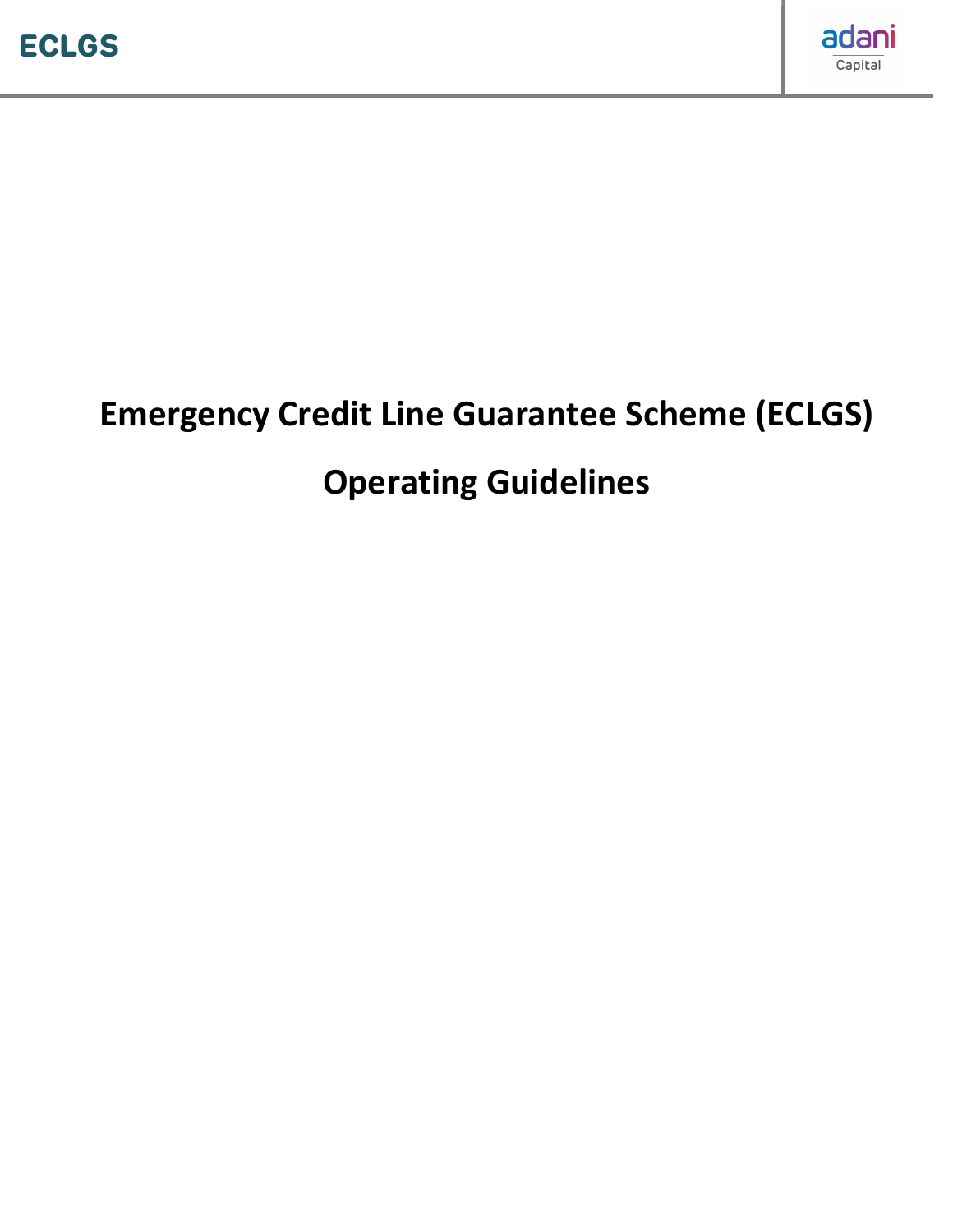

# June 20:

#### Purpose:

To extend benefit of ECLGS to our existing MSME customers as per guidelines issued by NCGTC. The benefit is defined as a pre-approved sanction limit of up to 20% of loan outstanding as on 29<sup>th</sup> February 2020 to eligible borrowers, in the form of additional working capital term loan facility in view of COVID-19 crisis, as a special scheme.

| <b>Parameters</b>      | <b>Details</b>                                                                             |
|------------------------|--------------------------------------------------------------------------------------------|
| Eligibility            | As per guidelines issued by NCGTC on 23 May 2020 and further amendment if any.             |
| Maximum loan<br>amount | 20% of loan outstanding as on 29 <sup>th</sup> Feb 2020                                    |
| Rate of Interest       | Maximum 14%                                                                                |
| Tenure                 | 48 month                                                                                   |
|                        | First 12 monthly only interest repayment                                                   |
| Existing a/c status    | Less than or equal to 60 DPD as on 29 <sup>th</sup> Feb 2020                               |
|                        | This need to be checked across MLIs (Member Lending Institutions) as per bureau scrub      |
|                        | from central team.                                                                         |
| Pre-payment            | Allowed without any additional charges                                                     |
| Processing Fee         | Not applicable                                                                             |
| Collateral             | No additional collateral shall be asked for funding under ECLGS                            |
| Approach               | Fresh loan disbursal without existing loan closure                                         |
| Documentation          | <b>Application Form</b>                                                                    |
|                        | Latest KYC                                                                                 |
|                        | <b>Banking (optional)</b>                                                                  |
|                        | $SPDC - 3$                                                                                 |
|                        | $PDC - 3$                                                                                  |
|                        | <b>NACH</b>                                                                                |
|                        | New loan agreement                                                                         |
|                        |                                                                                            |
|                        | GST (non-mandatory) - Borrower must be GST registered where such registration is           |
|                        | mandatory. Not applicable to MSMEs that are not required to obtain GST registration.       |
|                        | Mortgage extension for top up loan amount                                                  |
| Income proof           | Not required                                                                               |
| Applicant              | Firm / Business Enterprises / MSMEs constituted as proprietorship, partnership, registered |
|                        | company, trusts and LLPs.                                                                  |
| Co-applicant           | All partners   Directors   Proprietor                                                      |
| Additional co-app      | Same as previous loan application                                                          |
| PD visit               | BCM / SCH / SBH                                                                            |
| Collateral             | Additional collateral not required in secured loan cases                                   |